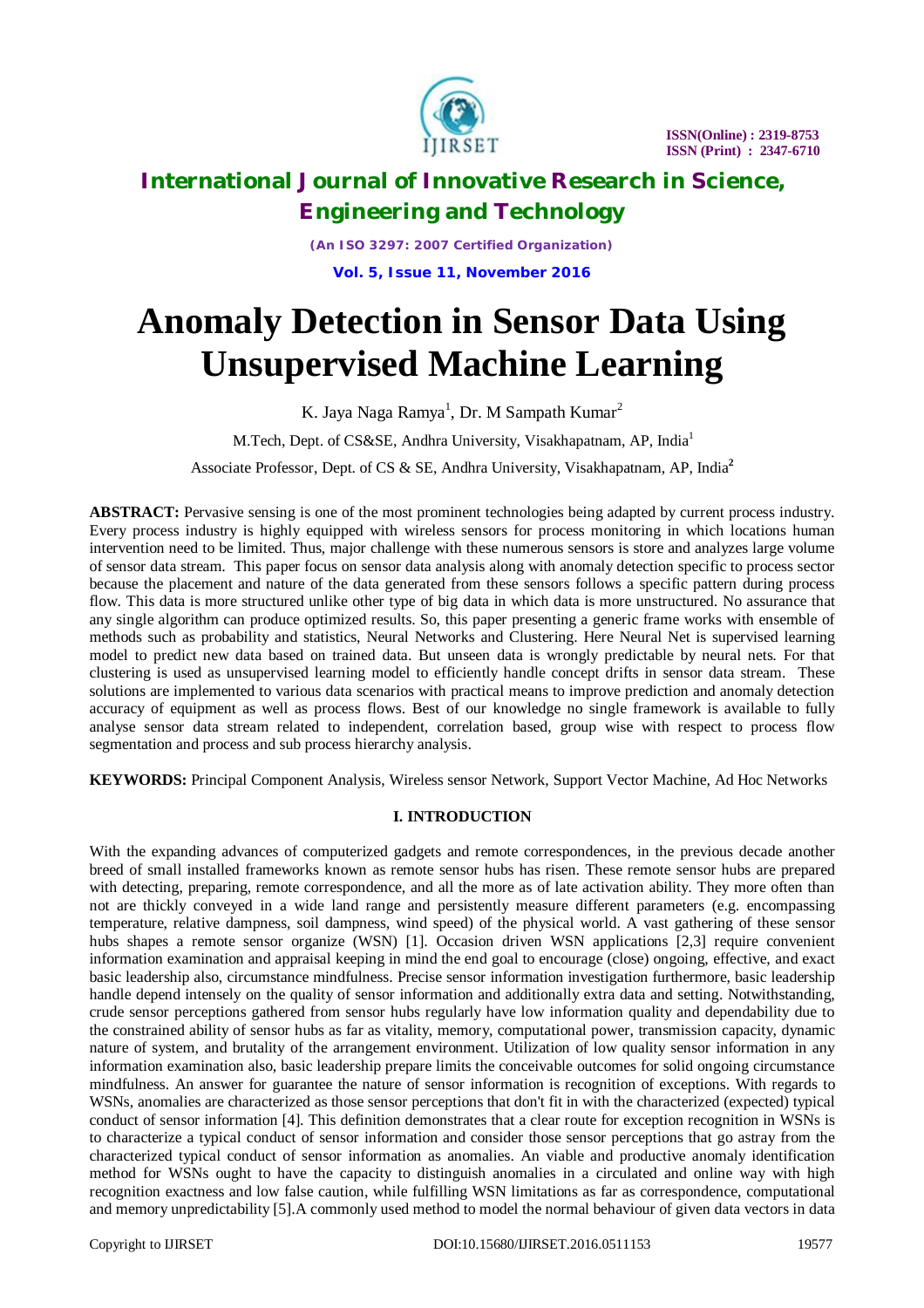

*(An ISO 3297: 2007 Certified Organization)*

#### **Vol. 5, Issue 11, November 2016**

mining and machine learning fields is similarity measure [7]. The majority of data vectors with high similarity represents the normal behaviour of the given data vectors. Use of such similarity measure avoids making any assumption on statistical distribution of data as well as saves on expensive computational and memory complexity of data distribution estimation. For multivariate sensor data, modelling the normal behaviour of data precisely needs taking sensor data correlations into account [8]. In reality sensor data attributes are often correlated, e.g., ambient temperature has certain correlation with relative humidity. Observations indicate that when the air is warmer it can hold more humidity [4]. In this way, the correlated sensor data vectors are not distributed around the center of mass in a spherical manner, instead their distribution has an ellipsoidal shape [6]. The direction of the formed ellipsoid reveals the multivariate nature of data distribution trend as well as the strength of the correlation between data attributes.



Fig 1. Wireless Sensor Networks

### **II. FUNDAMENTALS OF OUTLIER DETECTION**

This section describes fundamentals of outlier detection in WSNs, including definitions of outliers, various causes of outliers, motivation of outlier detection, and challenges of outlier detection in WSNs.

A. What is an Outlier?

The term outlier, also known as anomaly, originally stems from the field of statistics [9]. The two classical definitions of outliers are:

(Hawkins [10]): "an outlier is an observation, which deviates so much from other observations as to arouse suspicions that it was generated by a different mechanism".

(Barnett and Lewis [11]): "an outlier is an observation (or subset of observations) which appears to be inconsistent with the remainder of that set of data".

In addition, a variety of definitions depending on the particular method outlier detection techniques are based upon exist [12]. Each of these definitions signify the solutions to identify outliers in a specific type of data set.

In WSNs, outliers can be defined as, "those measurements that significantly deviate from the normal pattern of sensed data" [13]. This definition is based on the fact that in WSN sensor nodes are assigned to monitor the physical world and thus a pattern representing the normal behaviour of sensed data may exist. Potential sources of outliers in data collected by WSNs include noise and errors, actual events, and malicious attacks. Noisy data as well as erroneous data should be eliminated or corrected if possible as noise is a random error without any real significance that dramatically affects the data analysis [14]. Outliers caused by other sources need to beidentified as they may contain important information about events that are of great interest to the researchers.

B. Motivation of Outlier Detection in WSNs

Outlier detection also known as anomaly detection or deviation detection, is one of the fundamental tasks of data mining along with predictive modelling, cluster analysis and association analysis [14]. Compared with these other three tasks, outlier detection is the closest to the initial motivation behind data mining, i.e., mining useful and interesting information from a large amount of data [15 ]. Outlier detection has been widely researched in various disciplines such as statistics, data mining, machine leaning, information theory, and spectral decomposition [13]. Also, it has been widely applied to numerous applications domains such as fraud detection, network intrusion, performance analysis,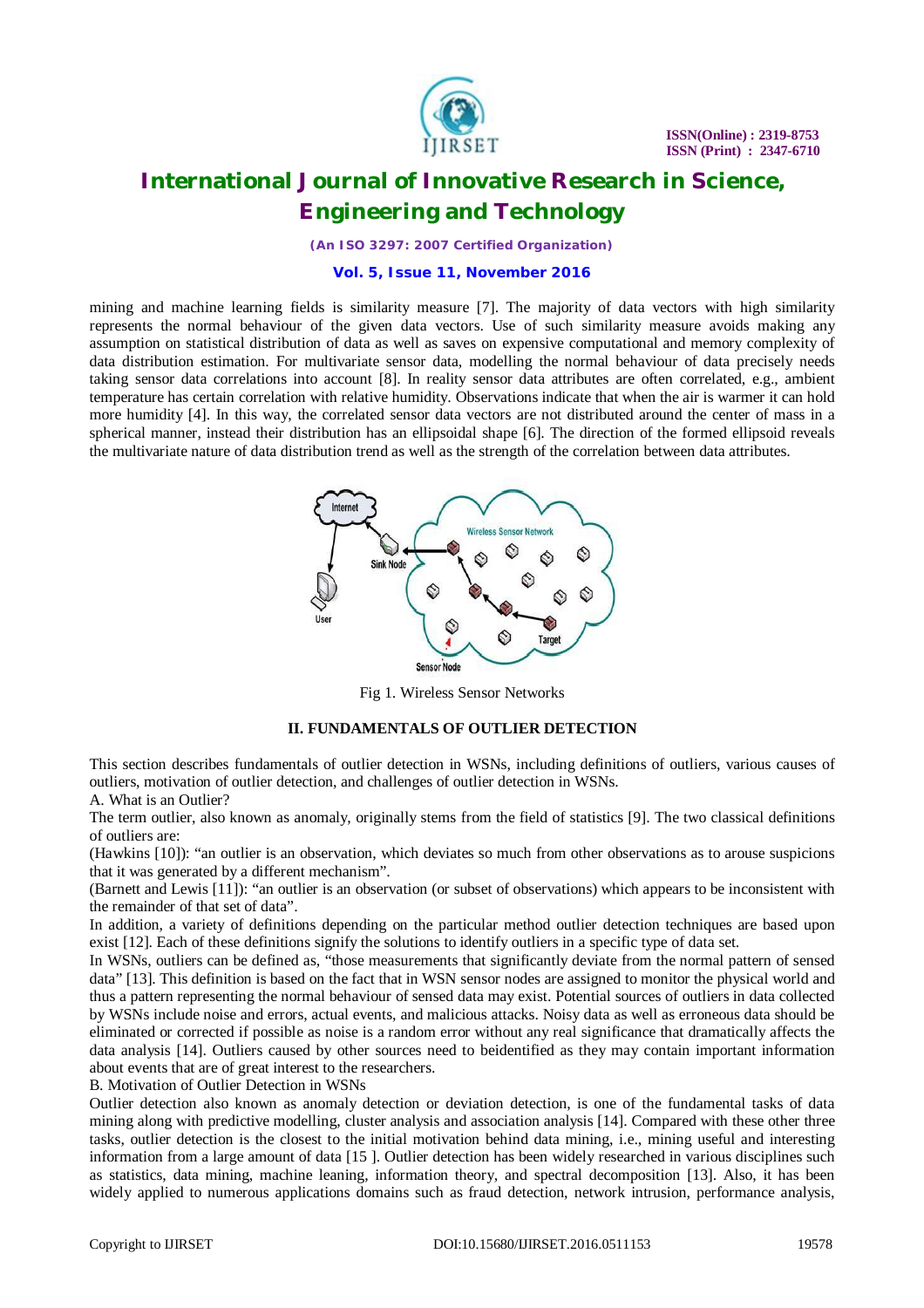

*(An ISO 3297: 2007 Certified Organization)*

#### **Vol. 5, Issue 11, November 2016**

weather prediction, etc [13]. Recently, the topic of outlier detection in WSNs has attracted much attention. According to potential sources of outliers as mentioned earlier, the identification of outliers provides data reliability, event reporting, and secure functioning of the network. Specifically, outlier detection controls the quality of measured data, improves robustness of the data analysis under the presence of noise and faulty sensors so that the communication overhead of erroneous data is reduced and the aggregated results are prevented to be affected. Outlier detection also provides an efficient way to search for values that do not follow the normal pattern of sensor data in the network. The detected values consequently are treated as events indicating change of phenomenon that are of interest. Furthermore, outlier detection identifies malicious sensor



Fault detection in WSNs Event detection in WSNs Intrusion detection in WSNs Fig 2: Three outlier sources in WSNs and their corresponding detection techniques

that always generate outlier values, detects potential network attacks by adversaries, and further ensures the security of the network. Here, we exemplify the essence of outlier detection in several real-life applications.

• Environmental monitoring, in which sensors such as temperature and humidity are deployed in harsh and unattended regions to monitor the natural environment. Outlier detection can identify when and where an event occurs and trigger an alarm upon detection.

• Habitat monitoring, in which endangered species can be equipped with small non-intrusive sensors to monitor their behaviour. Outlier detection can indicate abnormal behaviours of the species and provide a closer observation about behaviour of individuals and groups.

• Health and medical monitoring, in which patients are equipped with small sensors on multiple different positions of their body to monitor their well-being. Outlier detection showing unusual records can indicate whether the patient has potential diseases and allow doctors to take effective medical care.

• Industrial monitoring, in which machines are equipped with temperature, pressure, or vibration amplitude sensors to monitor their operation. Outlier detection can quickly identify anomalous readings to indicate possible malfunction or any other abnormality in the machines and allow for their corrections.

• Target tracking, in which sensors are embedded in moving targets to track them in real-time. Outlier detection can filter erroneous information to improve the estimation of the location of targets and also to make tracking more efficiently and accurately.

• Surveillance monitoring, in which multiple sensitive and unobtrusive sensors are deployed in restricted areas. Outlier detection identifying the position of the source of the anomaly can prevent unauthorized access and potential attacks by adversaries in order to enhance the security of these areas.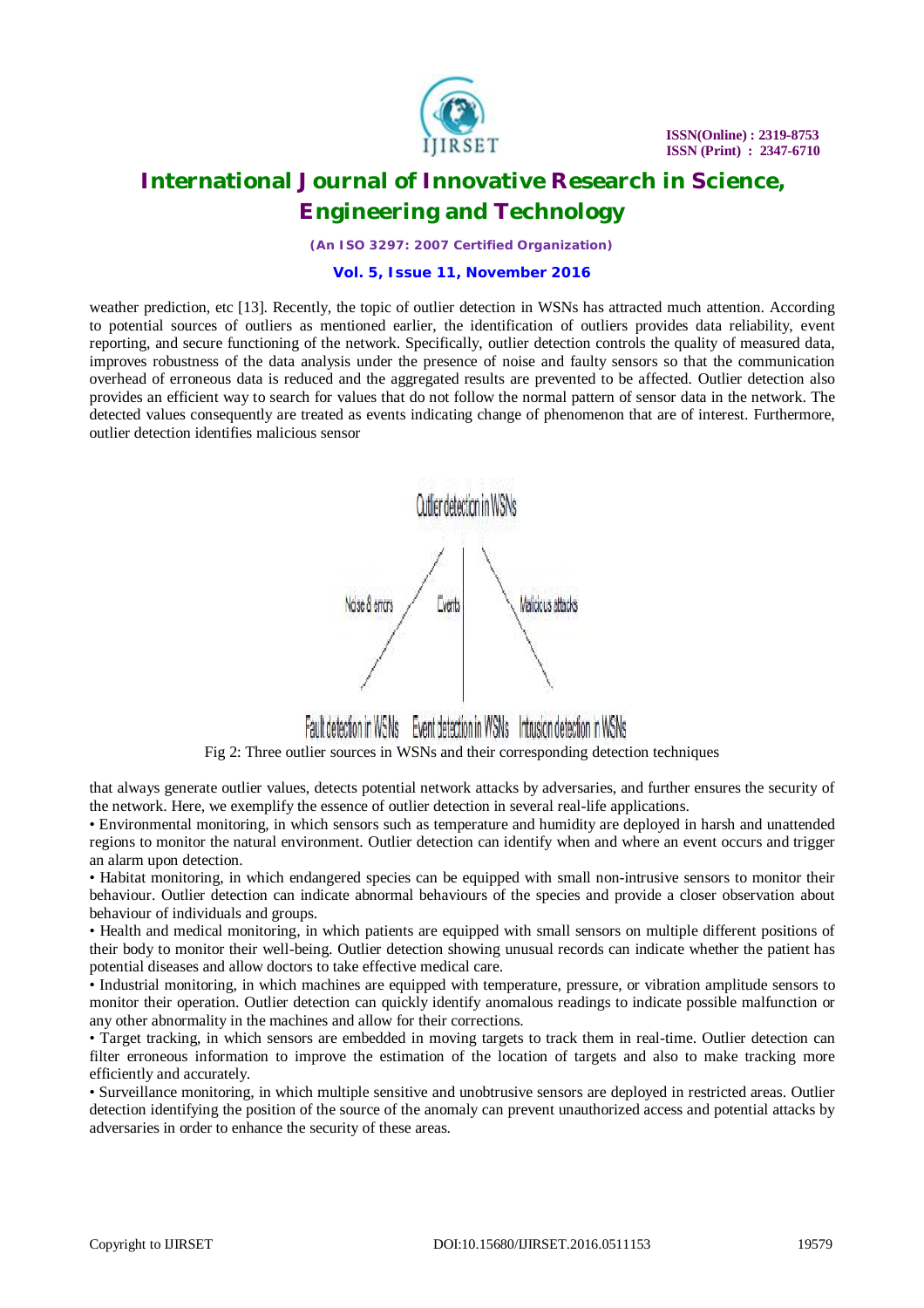

*(An ISO 3297: 2007 Certified Organization)*

**Vol. 5, Issue 11, November 2016**



Fig 3: Taxmony of outline detection techniques for WSN

### **III. ANOMALY DETECTION**

Anomaly is defined as an observation that deviates too much from other observations. The identification of anomalies can lead to the discovery of useful and meaningful knowledge and has a number of practical applications in areas such as transportation, ecology, public safety, public health, climatology, and location based services. Jingke Xi has presented anomalies into two categories viz. classic anomaly approach and spatial anomaly approach. The classic anomaly approach analyzes anomaly based on transaction dataset, which can be grouped into statistical-based approach, distance-based approach, deviation-based approach, density-based approach. The spatial anomaly approach analyzes anomaly based on spatial dataset, which can be grouped into space based approach, graph-based approach. Thirdly, they conclude some advances in anomaly detection recently.

### **Clustering based Anomaly Detection**

Clustering is the task of assigning a set of objects into groups (called clusters) so that the objects in the same cluster are more similar (in some sense or another) to each other than to those in other clusters. A cluster is therefore a collection of objects which are "similar" between them and are "dissimilar" to the objects belonging to other clusters. In statistics, an anomaly is an observation that is numerically distant from the rest of the data. Grubbs defined an anomaly as: An outlying observation, or anomaly, is one that appears to deviate markedly from other members of the sample in which it occurs. Anomalies can occur by chance in any distribution, but they are often indicative either of measurement error or that the population has a heavy-tailed distribution. In the former case one wishes to discard them or use statistics that are robust to anomalies, while in the latter case they indicate that the distribution has high kurtosis and that one should be very cautious in using tools or intuitions that assume a normal distribution.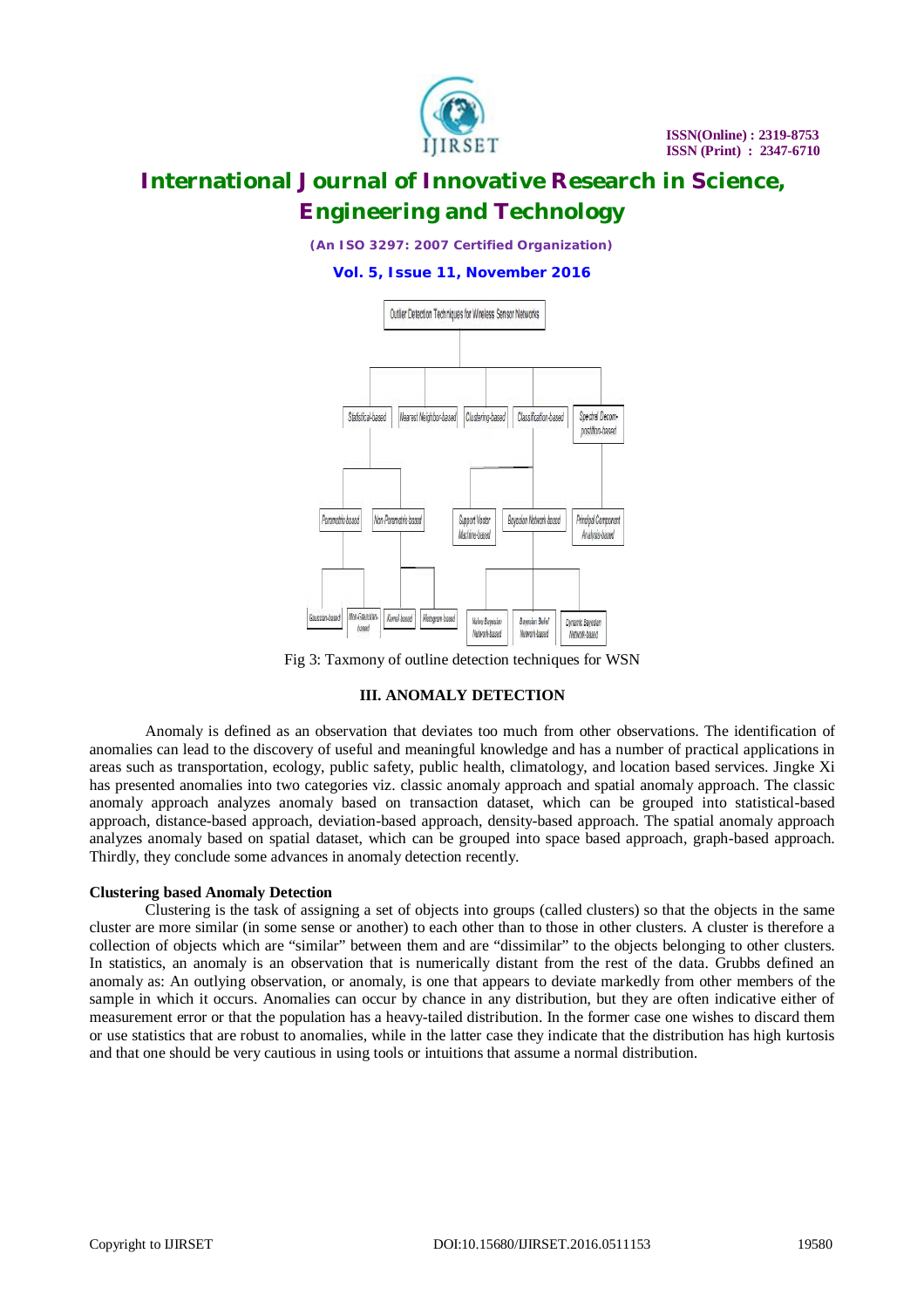

*(An ISO 3297: 2007 Certified Organization)* **Vol. 5, Issue 11, November 2016**



Fig 3: Clustering of data

Causes: Anomalies can have many anomalous causes. A physical apparatus for taking measurements may have suffered a transient malfunction. There may have been an error in data transmission or transcription. Anomalies arise due to changes in system behavior, fraudulent behavior, human error, instrument error or simply through natural deviations in populations. A sample may have been contaminated with elements from outside the population being examined. Alternatively, an anomaly could be the result of a flaw in the assumed theory, calling for further investigation by the researcher. Additionally, the pathological appearance of anomalies of a certain form appears in a variety of datasets, indicating that the causative mechanism for the data might differ at the extreme end (King effect).

There is no rigid mathematical definition of what constitutes an anomaly; determining whether or not an observation is an anomaly is ultimately a subjective exercise. Anomaly detection has been used for centuries to detect and, where appropriate, remove anomalous observations from data. Anomaly detection can identify system faults and fraud before they escalate with potentially catastrophic consequences. The original anomaly detection methods were arbitrary but now, principled and systematic techniques are used, drawn from the full gamut of computer science and statistics. There are three fundamental approaches to the problem of anomaly detection:

Type 1 - Determine the anomalies with no prior knowledge of the data. This is essentially a learning approach analogous to unsupervised clustering. The approach processes the data as a static distribution, pinpoints the most remote points, and flags them as potential anomalies.

Type 2 - Model both normality and abnormality. This approach is analogous to supervised classification and requires pre-labeled data, tagged as normal or abnormal.

Type 3 - Model only normality (or in a few cases model abnormality). This is analogous to a semi-supervised recognition or detection task. It may be considered semisupervised as the normal class is taught but the algorithm learns to recognize abnormality.

#### **IV. METHODOLOGY**

Firstly we consider each sensor data analysis independent of placement and relation with in the process flow to monitor individual working condition of equipment as well as sensor. Every process industry is equipped with thousands of sensors. Among those only some of the sensors are useful for data analytics. However this stage is not considering the priority of the sensor. But we are distributing those sensors to four groups based on the area of their placement and criticality. Those groups are a) most critical b) critical c) semi-critical 4) general. Here most critical group is highly prioritized group in which all sensors are monitoring highly critical section equipment. General group is a set of normal sensors. Thus, there is no need to apply analysis on these sensors' data more frequently. Continuous analysis required to most critical and critical group sensors, periodical analysis is required for semi-critical group and on-demand analysis is sufficient for general sensors. The following figure represents various sensor data patterns.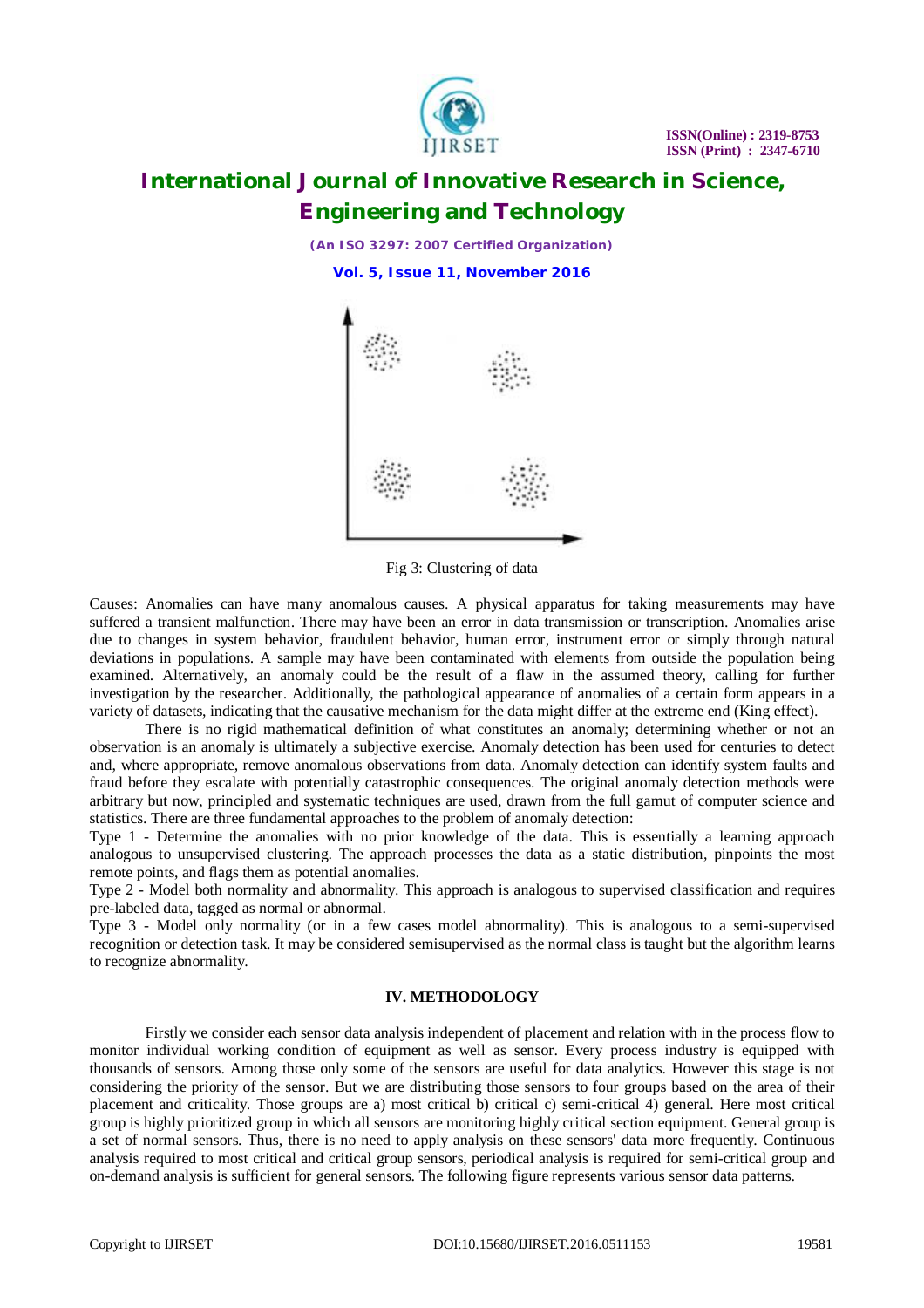

*(An ISO 3297: 2007 Certified Organization)* **Vol. 5, Issue 11, November 2016**



Fig 4. Sample Sensor Data Behavioural Patterns

To find the correct behaviour of any sensor or related equipment there is need to find "steady state". Steady state is an operating mode of equipment in which that equipment has fewer fluctuations in its working behaviour. But it is not easy to find right steady state behaviour of equipment. It is fully depend on the placement of equipment in process flow. It is easy to identify steady state in sensor data but difficult to identify correct steady state variance in it because same sensor show different steady state variance at different times based on the plant operation or depreciation in equipment or influenced by other equipment's behaviour. Among those steady state variances we need to find which one is the most frequent steady state variance. This is only possible based on history but not on single snapshot or single window or sliding windows for period of time. One more problem is each sensor is having different ranges of values and thus steady state variance levels. Without identifying correct steady state threshold, equipment behaviour can't be predicated in online analysis. But it is difficult to specify single steady state threshold to all the equipments.

Identify the steady state in off-line analysis requires various factors. Firstly, we need to identify whether the part is idle or active or in shut down state. To know this one trigger equipment is required. Trigger equipment means if this equipment is in active position then the other equipment which are dependent on this equipment must also in active position or vice versa. But this is not universal rule for all equipment. Because some equipment might maintain their state independent from trigger components. Some equipments change their behaviour gradually. There are two possibilities in this case. If the equipment is in starting position then it changes its behaviour from rest or starting position to steady state. Other case is in its operation. This case is significant because equipment is not changing its behaviour all of sudden. It is taking some time to shift from one range of variance to other level of range. Similarly equipment's right steady state range may also change based on time i.e. if it is a new equipment then its initial steady state range may be change after six months or later. According to the data stream theory it is called concept drift. So proposed model must identify that change and produce the results accordingly.

a. Consider initial variance threshold and variance difference threshold.

b. Calculate running variance and variance difference between current and previous variance.

c. Calculate slope from current value to previous value to identify sudden or gradual increase.

d. Group the values if their running variance is less than variance threshold

e. If (running variance > current variance threshold) and (variance difference after adding the current value to threshold) then s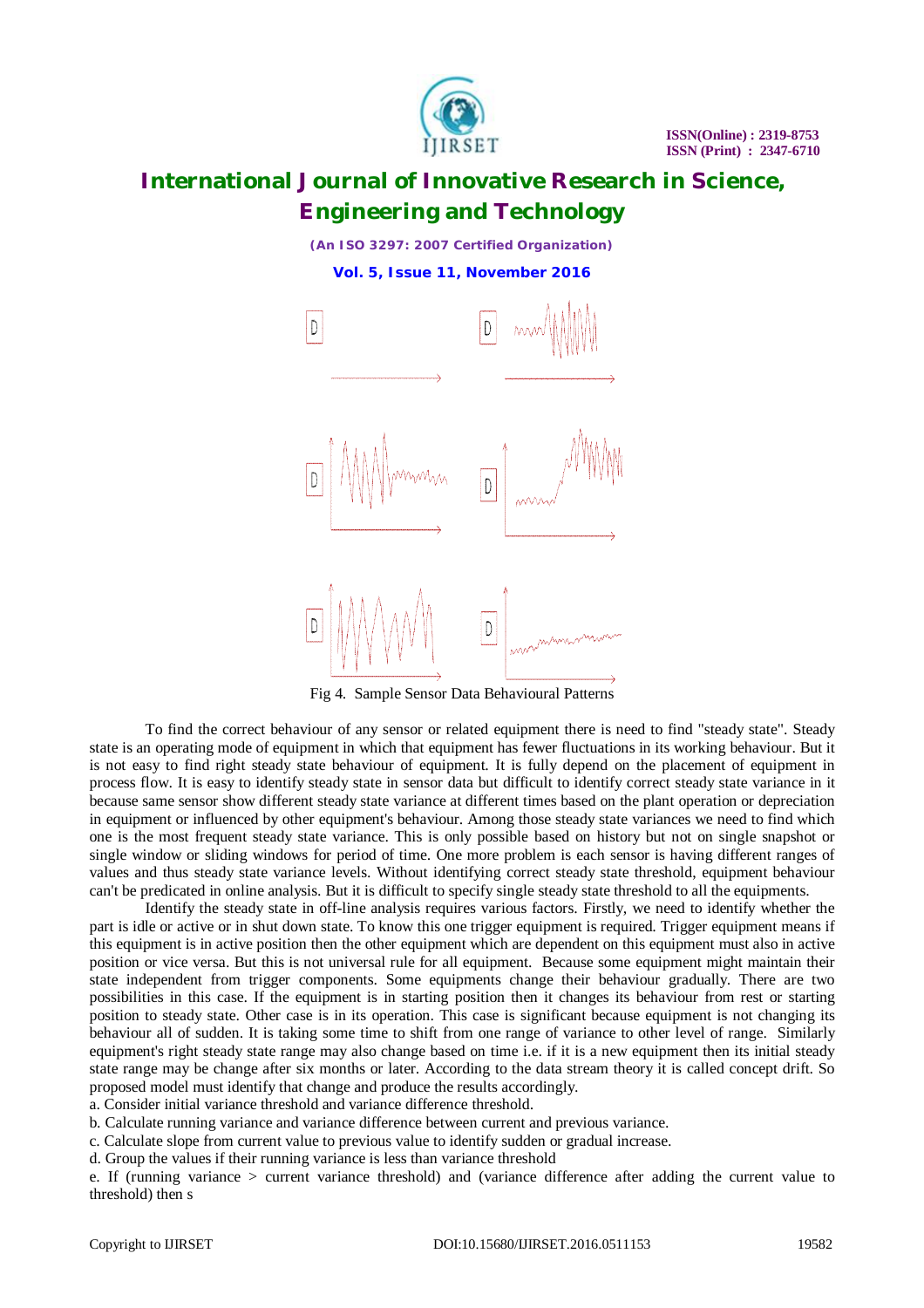

*(An ISO 3297: 2007 Certified Organization)*

### **Vol. 5, Issue 11, November 2016**

f. Find the mean and slope in current group to identify gradual increase in equipment behaviour within the same steady state group. but actually this not steady state group. So ignore that group.

- g. Now create new group
- h. Reset running variance
- i. Increase or decrease the variance and variance threshold

j. Repeat steps 2 to 9 till end of data

k. Now find the intra group variance of all the groups

l. Find the frequent variance threshold and longest steady state group variance threshold.

m. Store high frequent and lengthy steady state thresholds for the sensor in the database and this will be used for online analysis.

#### **V. RESULTS**

Here we load input data set and its corresponding signature file. We specify the output folder where the result has to be stored. Distance threshold and deviation threshold are the tuning parameter for cluster radius and tolerance parameter for anomalous reading.

|                         | <b>Project Parameters</b>    |                                                                                                                                                                                                                                                                                                                                                                                                                                                                                            |  |  |
|-------------------------|------------------------------|--------------------------------------------------------------------------------------------------------------------------------------------------------------------------------------------------------------------------------------------------------------------------------------------------------------------------------------------------------------------------------------------------------------------------------------------------------------------------------------------|--|--|
| Input Dataset           | ODWSMdataUuly.csv            | $\begin{tabular}{ c c } \hline \hline \multicolumn{3}{ c }{\quad \quad} & \multicolumn{3}{ c }{\quad \quad} \\ \hline \multicolumn{3}{ c }{\quad \quad} & \multicolumn{3}{ c }{\quad \quad} \\ \hline \multicolumn{3}{ c }{\quad \quad} & \multicolumn{3}{ c }{\quad \quad} \\ \hline \multicolumn{3}{ c }{\quad \quad} & \multicolumn{3}{ c }{\quad \quad} \\ \hline \multicolumn{3}{ c }{\quad \quad} & \multicolumn{3}{ c }{\quad \quad} \\ \hline \multicolumn{3}{ c }{\quad \quad} &$ |  |  |
| Signature File          | ODWSNidatalSignatures_77.csv | ŵ.                                                                                                                                                                                                                                                                                                                                                                                                                                                                                         |  |  |
| Output Folder           | <b>bowsNeutput</b>           | $\omega$                                                                                                                                                                                                                                                                                                                                                                                                                                                                                   |  |  |
| Distance Threshold 0.45 |                              |                                                                                                                                                                                                                                                                                                                                                                                                                                                                                            |  |  |
| Deviation Threshold 2.0 | $\frac{1}{2}$                |                                                                                                                                                                                                                                                                                                                                                                                                                                                                                            |  |  |
|                         | Save<br>Clear Ext            |                                                                                                                                                                                                                                                                                                                                                                                                                                                                                            |  |  |
|                         |                              |                                                                                                                                                                                                                                                                                                                                                                                                                                                                                            |  |  |
|                         |                              |                                                                                                                                                                                                                                                                                                                                                                                                                                                                                            |  |  |
|                         |                              |                                                                                                                                                                                                                                                                                                                                                                                                                                                                                            |  |  |
|                         | $rac{1}{2}$                  |                                                                                                                                                                                                                                                                                                                                                                                                                                                                                            |  |  |
|                         |                              |                                                                                                                                                                                                                                                                                                                                                                                                                                                                                            |  |  |
|                         |                              |                                                                                                                                                                                                                                                                                                                                                                                                                                                                                            |  |  |

Based on the data obtained after processing, a graph is drawn using actual sensor value represented using a blue line, observed value represented by a red line, and the deviation% of actual from the predicted.